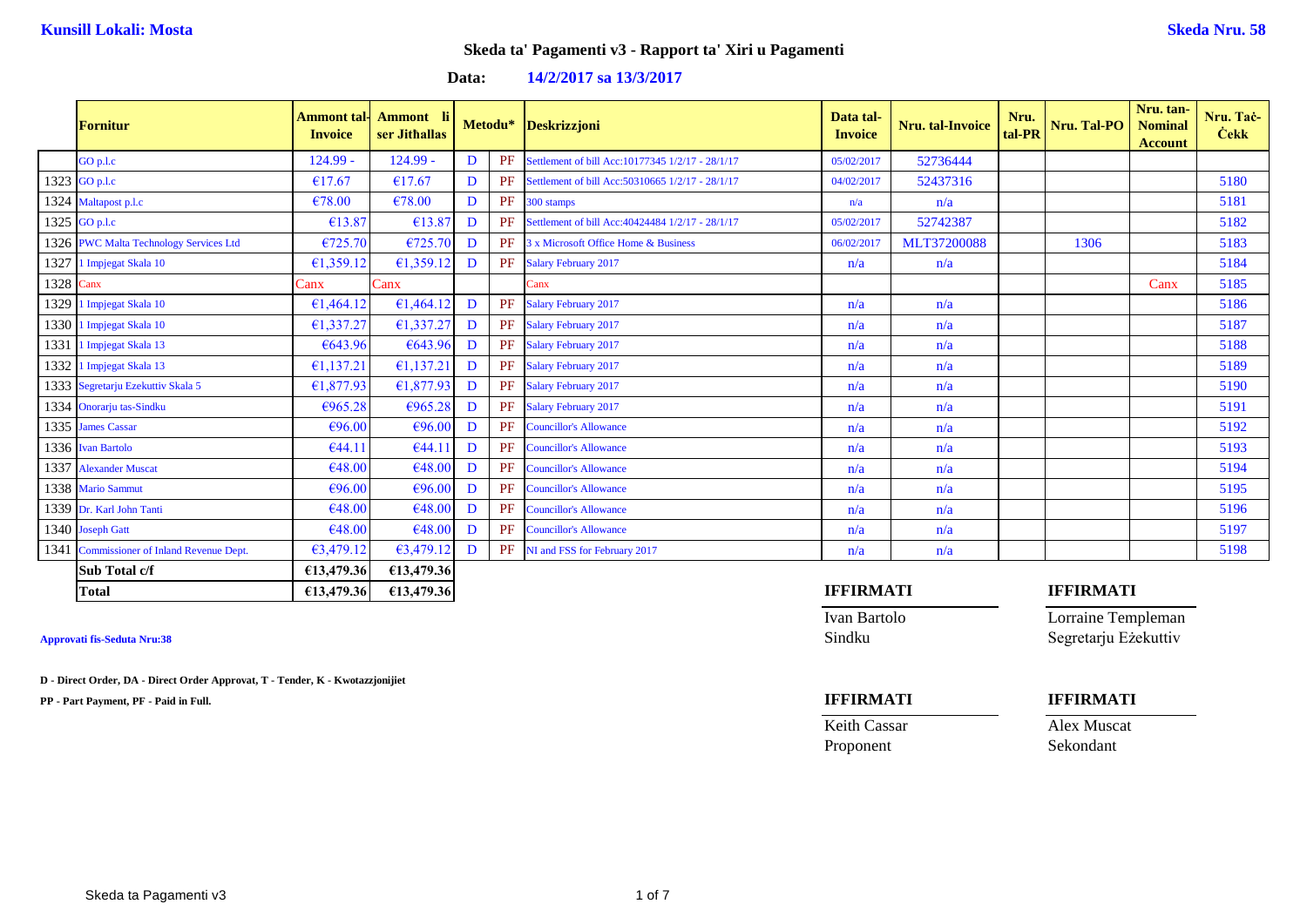**Data: 14/2/2017 sa 13/3/2017**

| <b>Fornitur</b>                     | <b>Ammont tal-</b><br><b>Invoice</b> | Ammont li<br>ser Jithallas |             |    | Metodu* Deskrizzjoni                                                                                                  | Data tal-<br><b>Invoice</b> | <b>Nru.</b> tal-Invoice | Nru.<br>tal-PR | Nru. Tal-PO | Nru. tan-<br><b>Nominal</b><br><b>Account</b> | Nru. Tač-<br><b>Cekk</b> |
|-------------------------------------|--------------------------------------|----------------------------|-------------|----|-----------------------------------------------------------------------------------------------------------------------|-----------------------------|-------------------------|----------------|-------------|-----------------------------------------------|--------------------------|
| 1342 1 Impjegat Skala 10            | €1,396.12                            | €1,396.12                  | D           | PF | <b>Salary February 2017</b>                                                                                           | n/a                         | n/a                     |                |             |                                               | 5199                     |
| 1343 Department of Information      | €18.64                               | €18.64                     | D           | PF | Adverts Government Gazette (for Quotation KLMQ 01-2017 and<br>Tenders KLMT 01 & 02-2017                               | n/a                         | n/a                     |                |             |                                               | 5200                     |
| 1344 V&C Contractors Ltd            | €5,000.00                            | €5,000.00                  | T           | PF | As per agreement of 13/10/16 in connection with Tender KLM<br>07/06 5th payment                                       | 08/03/2017                  | 3565                    |                |             |                                               | 5201                     |
| 1345 Philip Agius & Sons Ltd        | €5,000.00                            | €5,000.00                  | T           | PF | As per agreement of 13/10/16 in connection with Tender KLM<br>07/06 5th payment                                       |                             |                         |                |             |                                               | 5202                     |
| 1346 Cancelled                      | Cancelled                            | Cancelled                  |             |    | Cancelled                                                                                                             |                             |                         |                |             |                                               | 5203                     |
| 1347 Compleet IS Services Ltd       | €39.95                               | €39.95                     | D           | PF | TP-Link Archer C20i AC 750 Wireless Dual Band Router                                                                  | 28/02/2017                  | 163172                  |                |             |                                               | 5204                     |
| 1348 Pay Self - Petty Cash          | €101.79                              | €101.79                    | D           | PF | Petty cash for the month of February 2017                                                                             | n/a                         | n/a                     |                |             |                                               | 5205                     |
| 1349 Philip Azzopardi               | €650.00                              | €650.00                    | T           | PF | Use of van HGV017 February 2017                                                                                       | 01/03/2017                  | 003/17                  |                |             |                                               | 5206                     |
| 1350 Philip Azzopardi               | €1.670.48                            | €1,670.48                  | T           | PF | Maintenance hand / Office messenger February 2017                                                                     | 01/03/2017                  | 004/17                  |                |             |                                               | 5207                     |
| 1351 Assocjazzjoni tal-Gvern Lokali | €20.00                               | €20.00                     | D           | PF | Laqgha Plenarja 4/3/2017 (Mayor attendance)                                                                           | n/a                         | n/a                     |                |             |                                               | 5208                     |
| 1352 Adam Bugeja                    | €1,990.86                            | €4,667.15                  | T           | PF | Removing corner parts fro central strip in Pjazza Nerik Mizzi                                                         | 12/12/2016                  | 55/2016                 |                | WO 55-2016  | 3053                                          | 5209                     |
| 1353 Adam Bugeja                    | €2,676.29                            |                            | $\mathbf T$ | PF | Fixing pavement in Triq Nerik Mizzi & Widen of pavement in Triq<br>Sta Margerita (between Kbira and Palazz ta Kaspru) | 12/12/2016                  | 44/2016                 |                | WO 44-2016  | 3053                                          | 5209                     |
| 1354 Agius Romona                   | €826.00                              | €826.00                    | $\bf K$     | PF | Cleaning and upkeep of Mosta public convenience for the month of<br>February 2017                                     | 28/02/2017                  | 5                       |                |             | 3053                                          | 5210                     |
| 1355 Anna Maria Grech               | €520.00                              | €520.00                    | T           | PF | Youth Work Services February 2017                                                                                     | 01/03/2017                  | Mosta LC 02/17          |                |             |                                               | 5211                     |
| 1356 Bitmac (Works) Ltd             | €852.00                              | €852.00                    | D           | PF | <b>IRR</b> & Blackflex for patching                                                                                   | 14/02/2017                  | 137456                  |                | 1307        | 2310/002                                      | 5212                     |
| 1357 C.S.D. Office Supplies         | €146.20                              | €146.20                    | D           | PF | A4 paper & Pocket files                                                                                               | 30/01/2017                  | 355                     |                | 1302        | 2620                                          | 5213                     |
| 1358 Commissioner of Police         | €206.41                              | €442.29                    | D           | PF | Police Service for Oalbiena Mostin ceremony 27/11/2016                                                                | 23/02/2017                  | 71362                   |                |             | 3360                                          | 5214                     |
| 1359 Commissioner of Police         | €183.45                              |                            | D           | PF | Police Service for Car show Pjazza Rotunda 19/2/2017                                                                  | 23/02/2017                  | 71361                   |                |             | 3360                                          | 5214                     |
| 1360 Commissioner of Police         | €52.43                               |                            | D           | PF | Police Service for Car show Pjazza Rotunda 15/1/2017                                                                  | 18/01/2017                  | 71354                   |                |             | 3360                                          | 5214                     |
| Sub Total c/f                       | €21,350.62                           | €21,350.62                 |             |    |                                                                                                                       |                             |                         |                |             |                                               |                          |
| Sub Total b/f                       | £13,479.36                           | €13,479.36                 |             |    |                                                                                                                       |                             |                         |                |             |                                               |                          |

**D - Direct Order, DA - Direct Order Approvat, T - Tender, K - Kwotazzjonijiet**

**PP - Part Payment, PF - Paid in Full. IFFIRMATI IFFIRMATI**

### **Total €34,829.98 €34,829.98 IFFIRMATI IFFIRMATI**

Ivan Bartolo Lorraine Templeman **Approvati fis-Seduta Nru:38** Sindku Segretarju Eżekuttiv

Keith Cassar Alex Muscat Proponent Sekondant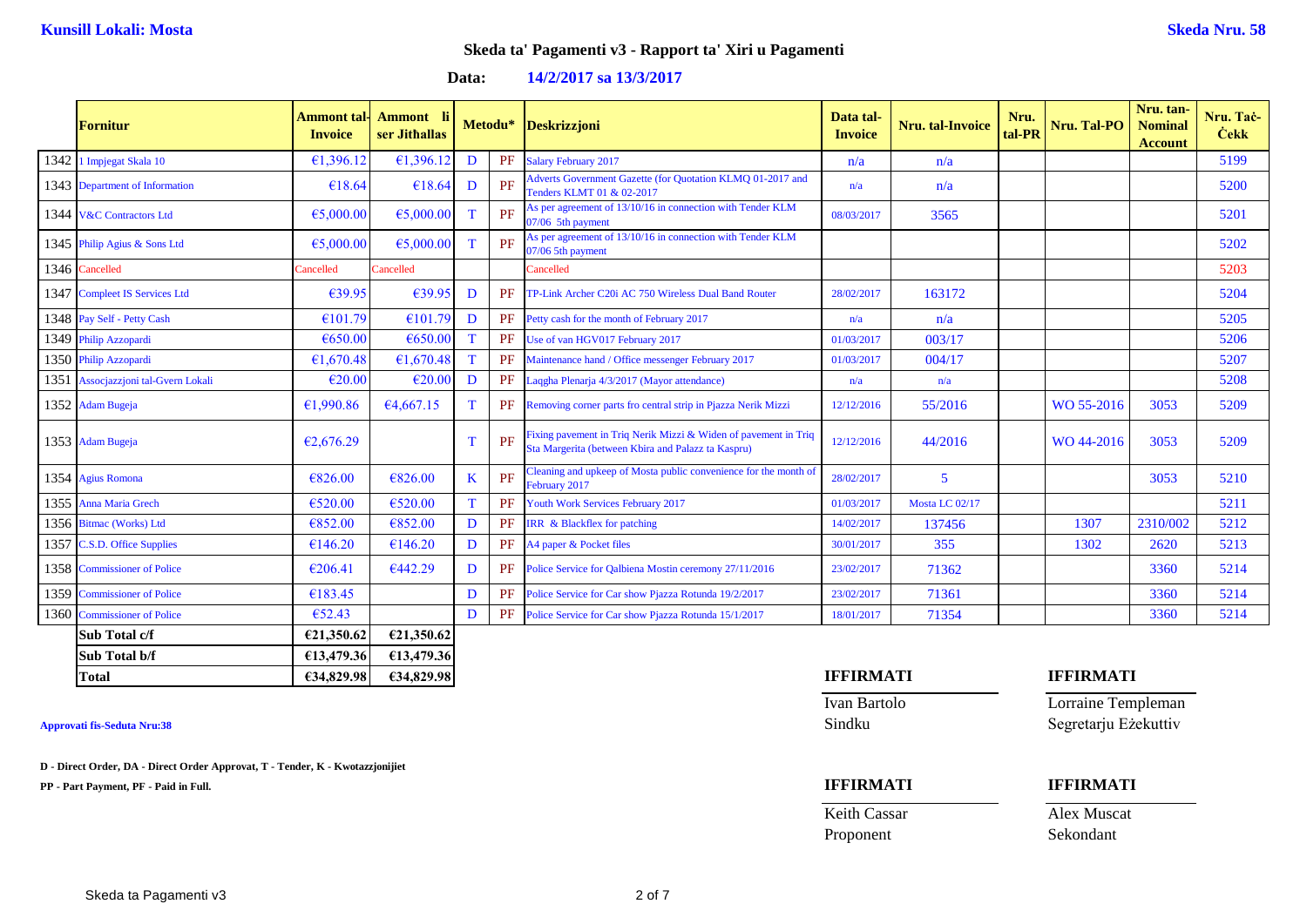**Data: 14/2/2017 sa 13/3/2017**

|      | <b>Fornitur</b>                        | <b>Ammont</b> tal<br><b>Invoice</b> | <b>Ammont</b> li<br>ser Jithallas |             |    | Metodu* Deskrizzjoni                                                                      | Data tal-<br><b>Invoice</b> | Nru. tal-Invoice         | Nru.<br>tal-PR | Nru. Tal-PO | Nru. tan-<br><b>Nominal</b><br><b>Account</b> | Nru. Tač-<br><b>Čekk</b> |
|------|----------------------------------------|-------------------------------------|-----------------------------------|-------------|----|-------------------------------------------------------------------------------------------|-----------------------------|--------------------------|----------------|-------------|-----------------------------------------------|--------------------------|
| 1361 | Complete Supplies Ltd                  | €43.94                              | €43.94                            | D           | PF | Various stationary & toiletries                                                           | 30/01/2017                  | 244507                   |                | 1303        | 2620                                          | 5215                     |
|      | 1362 Datatrak IT Services              | €9.42                               | €18.85                            | T           | PF | Pre-Region tickets December 2016                                                          | 31/12/2016                  | 1011806                  |                |             | 3610                                          | 5216                     |
|      | 1363 Datatrak IT Services              | E9.43                               |                                   | $\mathbf T$ | PF | Pre Region tickets LES January 2017                                                       | 31/01/2017                  | 1011835                  |                |             | 3610                                          | 5216                     |
|      | 1364 Design & Technical Resources Ltd  | €109.14                             | €149.01                           | T           | PF | Professional fees (measurement of works Adam Bugeja) invoices<br>dated 12/12/16           | 03/02/2017                  | DG/201702104             |                |             | 3130                                          | 5217                     |
|      | 1365 Design & Technical Resources Ltd  | €70.54                              |                                   | T           | PF | Professional fees (measurement of works Ell's Urban Services) Bill<br>16 & 17             | 03/02/2017                  | DG/201702103             |                |             | 3130                                          | 5217                     |
|      | 1366 Design & Technical Resources Ltd  | $-630.67$                           |                                   | T           | PF | Reverse of charges re: Bill 8 inv. DG/201601110                                           | 07/02/2017                  | <b>CRD17001</b>          |                |             |                                               | 5217                     |
|      | 1367 DP Road Construction Ltd          | €21,011,00                          | €21,011.00                        | T           | PF | Resurfacing of Triq il-Kbira Phase 2 10%                                                  | 03/03/2017                  | 183                      |                |             | 4108                                          | 5218                     |
|      | 1368 Ell's Urban Services Ltd.         | €1,143.42                           | €3,653.35                         | T           | PF | Patching woks in Triq is-Sghajtar                                                         | 02/02/2017                  | <b>Bill 17</b>           |                | WO 5-2017   | 2310/002                                      | 5219                     |
| 1369 | Ell's Urban Services Ltd.              | €1,481.97                           |                                   | $\mathbf T$ | PF | Patching woks in Triq il-Waqqafa                                                          | 02/02/2017                  | <b>Bill 17</b>           |                | WO 66-2016  | 2310/002                                      | 5219                     |
|      | 1370 Ell's Urban Services Ltd.         | €1,027.96                           |                                   | $\mathbf T$ | PF | Patching woks in Triq id-Difiza Civili (near roundabout)                                  | 02/02/2017                  | <b>Bill 17</b>           |                | WO 6-2017   | 2310/002                                      | 5219                     |
|      | 1371 Gordon Calleja (SP Techniques)    | €1,090.32                           | €1,090.32                         | D           | PF | Grills CNC & cutting (Triq Kurat Calleja)                                                 | 14/01/2017                  |                          |                | 1270        | 2310/003                                      | 5220                     |
|      | 1372 GreenPak Cooperative Society Ltd  | €590.00                             | €590.00                           | D           | PF | 2 Second hand Glass Domes (Kartaginizi & Bidnija)                                         | 13/01/2017                  | 9265                     |                | 1295        | 2310/003                                      | 5221                     |
|      | 1373 Jimmy Muscat                      | €1,415.00                           | €1,415.00                         | $\mathbf T$ | PF | <b>Bulky refuse collection January 2017</b>                                               | 31/01/2017                  | 001/17                   |                |             | 3042                                          | 5222                     |
|      | 1374 Koperattiva Tabelli u Sinjali     | €506.30                             | €874.19                           | $\mathbf T$ | PF | Traffic Signs & Mirror (Job sheet 11361)                                                  | 26/01/2017                  | 22808                    |                | WO 64-2016  | 3059                                          | 5223                     |
|      | 1375 Koperattiva Tabelli u Sinjali     | €367.89                             |                                   | T           | PF | Traffic signs (Job sheet 11376) & Road markings (Job sheet 14988                          | 14/02/2017                  | 22825                    |                | WO 14/2017  | 2365                                          | 5223                     |
|      | 1376 Lofaro & Simiana Advocates        | €1,277.20                           | £1,277,20                         | D           | PF | Arbitragg KLM vs V&C Contractors & Philip Agius & Sons                                    | 20/02/2017                  | 3917/2014 &<br>3918/2014 |                |             |                                               | 5224                     |
|      | 1377 Merlin Computer Ltd               | €641.92                             | €641.92                           | D           | PF | Fujitsu Esprimo P420 - Core i3                                                            | 21/02/2017                  | 185064                   |                | 1308        | 7310                                          | 5225                     |
|      | 1378 PwC Malta Technology Services Ltd | €413.00                             | €413.00                           | T           | PF | IT Services rendered in January 2017                                                      | 31/01/2017                  | MLT37200074              |                |             | 3110                                          | 5226                     |
|      | 1379 Robert Borg                       | €462.17                             | €653.33                           | D           |    | PF Changing pole to LED & painting the pole (Triq il-Wied)                                | 25/01/20217                 |                          |                | WO 65-2016  | 2310/003                                      | 5227                     |
|      | 1380 Robert Borg                       | £191.16                             |                                   | D           | PF | Fixing 1 base of pole in soft area Triq Awrora with Triq 15 ta'<br>$Awissu + 4 LED Bulbs$ | 07/02/2017                  | $\overline{2}$           |                | 1305        | 2310/003                                      | 5227                     |
|      | Sub Total c/f                          | €31,831.11                          | £31,831.11                        |             |    |                                                                                           |                             |                          |                |             |                                               |                          |
|      | Sub Total b/f                          | €34,829.98                          | €34,829.98                        |             |    |                                                                                           |                             |                          |                |             |                                               |                          |

**D - Direct Order, DA - Direct Order Approvat, T - Tender, K - Kwotazzjonijiet**

**PP - Part Payment, PF - Paid in Full. IFFIRMATI IFFIRMATI**

### **Total €66,661.09 €66,661.09 IFFIRMATI IFFIRMATI**

Keith Cassar **Alex Muscat** Proponent Sekondant

Ivan Bartolo Lorraine Templeman **Approvati fis-Seduta Nru:38** Sindku Segretarju Eżekuttiv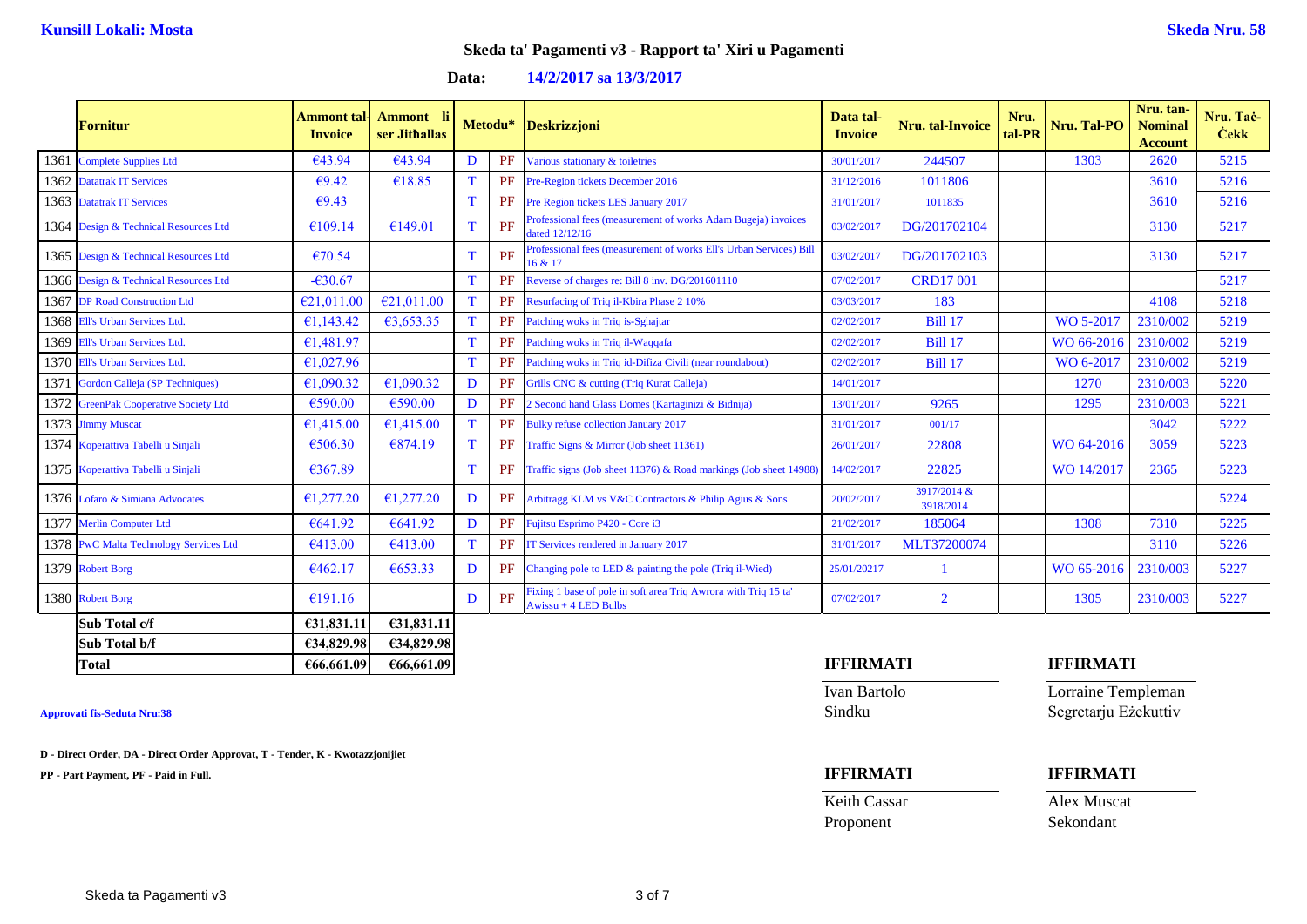**Data: 14/2/2017 sa 13/3/2017**

|      | <b>Fornitur</b>                | <b>Ammont</b> tal<br><b>Invoice</b> | <b>Ammont</b><br>ser Jithallas |             | Metodu* | Deskrizzjoni                                                    | Data tal-<br><b>Invoice</b> | <b>Nru.</b> tal-Invoice | Nru.<br>tal-PR | Nru. Tal-PO | Nru. tan-<br><b>Nominal</b><br><b>Account</b> | Nru. Tač-<br><b>Cekk</b> |
|------|--------------------------------|-------------------------------------|--------------------------------|-------------|---------|-----------------------------------------------------------------|-----------------------------|-------------------------|----------------|-------------|-----------------------------------------------|--------------------------|
|      | 1381 Silver Star Transport Ltd | €233.64                             | €233.64                        | T           | PF      | <b>Transport Service Day Centre January 2017</b>                | 31/01/2017                  | 10004496                |                |             | 3364                                          | 5228                     |
|      | 1382 Strand Electronics Ltd    | €41.30                              | €82.60                         | D           | PF      | <b>Adjusting Scanning Settings of 2 PC's</b>                    | 23/01/2017                  | 544586                  |                |             | 3130                                          | 5229                     |
|      | 1383 Strand Electronics Ltd    | €41.30                              |                                | D           | PF      | <b>Adjusting Scanning Settings to all PC's</b>                  | 15/02/2017                  | 544897                  |                |             | 3130                                          | 5229                     |
|      | 1384 The Light Housekeepers    | €330.40                             | €330.40                        | T           | PF      | Street Lighting Maintenance Decorative lamp in Triq l-Isperanza | 21/01/2017                  | <b>SIN 0000018</b>      |                | WO 58-2016  | 3010                                          | 5230                     |
|      | 1385 The Light Housekeepers    | €330.40                             | €330.40                        | T           | PF      | Street Lighting Maintenance Decorative lamp in Triq Brittanja   | 21/01/2017                  | SIN 0000019             |                | WO 02-2017  | 3010                                          | 5230                     |
|      | 1386 The Light Housekeepers    | €6.97                               | €6.97                          | T           | PF      | <b>Street Lighting Maintenance (W047)</b>                       | 17/02/2017                  | 2702                    |                |             | 3010                                          | 5230                     |
|      | 1387 The Light Housekeepers    | €6.97                               | €6.97                          | T           | PF      | <b>Street Lighting Maintenance (W202)</b>                       | 17/02/2017                  | 2721                    |                |             | 3010                                          | 5230                     |
|      | 1388 The Light Housekeepers    | €130.57                             | €130.57                        | $\mathbf T$ | PF      | <b>Street Lighting Maintenance (W736)</b>                       | 17/02/2017                  | 2724                    |                |             | 3010                                          | 5230                     |
|      | 1389 The Light Housekeepers    | €20.90                              | €20.90                         | $\mathbf T$ | PF      | <b>Street Lighting Maintenance (W350)</b>                       | 17/02/2017                  | 2728                    |                |             | 3010                                          | 5230                     |
|      | 1390 The Light Housekeepers    | €37.50                              | €37.50                         | T           | PF      | <b>Street Lighting Maintenance (W306)</b>                       | 15/02/2017                  | 2730                    |                |             | 3010                                          | 5230                     |
|      | 1391 The Light Housekeepers    | €6.97                               | €6.97                          | $\mathbf T$ | PF      | <b>Street Lighting Maintenance (W192)</b>                       | 17/02/2017                  | 2731                    |                |             | 3010                                          | 5230                     |
|      | 1392 The Light Housekeepers    | €6.97                               | €6.97                          | T           | PF      | <b>Street Lighting Maintenance (W868)</b>                       | 17/02/2017                  | 2732                    |                |             | 3010                                          | 5230                     |
|      | 1393 The Light Housekeepers    | €29.09                              | €29.09                         | T           | PF      | <b>Street Lighting Maintenance (W370)</b>                       | 03/02/2017                  | 2740                    |                |             | 3010                                          | 5230                     |
|      | 1394 The Light Housekeepers    | €37.50                              | €37.50                         | T           | PF      | <b>Street Lighting Maintenance (W325)</b>                       | 03/02/2017                  | 2741                    |                |             | 3010                                          | 5230                     |
|      | 1395 The Light Housekeepers    | €34.82                              | €34.82                         | $\mathbf T$ | PF      | <b>Street Lighting Maintenance (W321)</b>                       | 03/02/2017                  | 2742                    |                |             | 3010                                          | 5230                     |
|      | 1396 The Light Housekeepers    | $\epsilon$ 20.90                    | €20.90                         | T           | PF      | <b>Street Lighting Maintenance (W108)</b>                       | 03/02/2017                  | 2743                    |                |             | 3010                                          | 5230                     |
| 1397 | The Light Housekeepers         | €34.82                              | €34.82                         | T           | PF      | <b>Street Lighting Maintenance (W173)</b>                       | 03/02/2017                  | 2744                    |                |             | 3010                                          | 5230                     |
|      | 1398 The Light Housekeepers    | €122.73                             | €122.73                        | T           | PF      | <b>Street Lighting Maintenance (W818)</b>                       | 03/02/2017                  | 2745                    |                |             | 3010                                          | 5230                     |
|      | 1399 The Light Housekeepers    | €20.90                              | €20.90                         | T           | PF      | <b>Street Lighting Maintenance (W586)</b>                       | 15/02/2017                  | 2746                    |                |             | 3010                                          | 5230                     |
|      | 1400 The Light Housekeepers    | €20.90                              | €20.90                         | T           | PF      | <b>Street Lighting Maintenance (W283)</b>                       | 17/02/2017                  | 2747                    |                |             | 3010                                          | 5230                     |
|      | Sub Total c/f                  | €1,515.55                           | £1,515.55                      |             |         |                                                                 |                             |                         |                |             |                                               |                          |
|      | Sub Total b/f                  | €66,661.09                          | €66,661.09                     |             |         |                                                                 |                             |                         |                |             |                                               |                          |

**D - Direct Order, DA - Direct Order Approvat, T - Tender, K - Kwotazzjonijiet**

**PP - Part Payment, PF - Paid in Full. IFFIRMATI IFFIRMATI**

### **Total €68,176.64 €68,176.64 IFFIRMATI IFFIRMATI**

Ivan Bartolo Lorraine Templeman **Approvati fis-Seduta Nru:38** Sindku Segretarju Eżekuttiv

Proponent Sekondant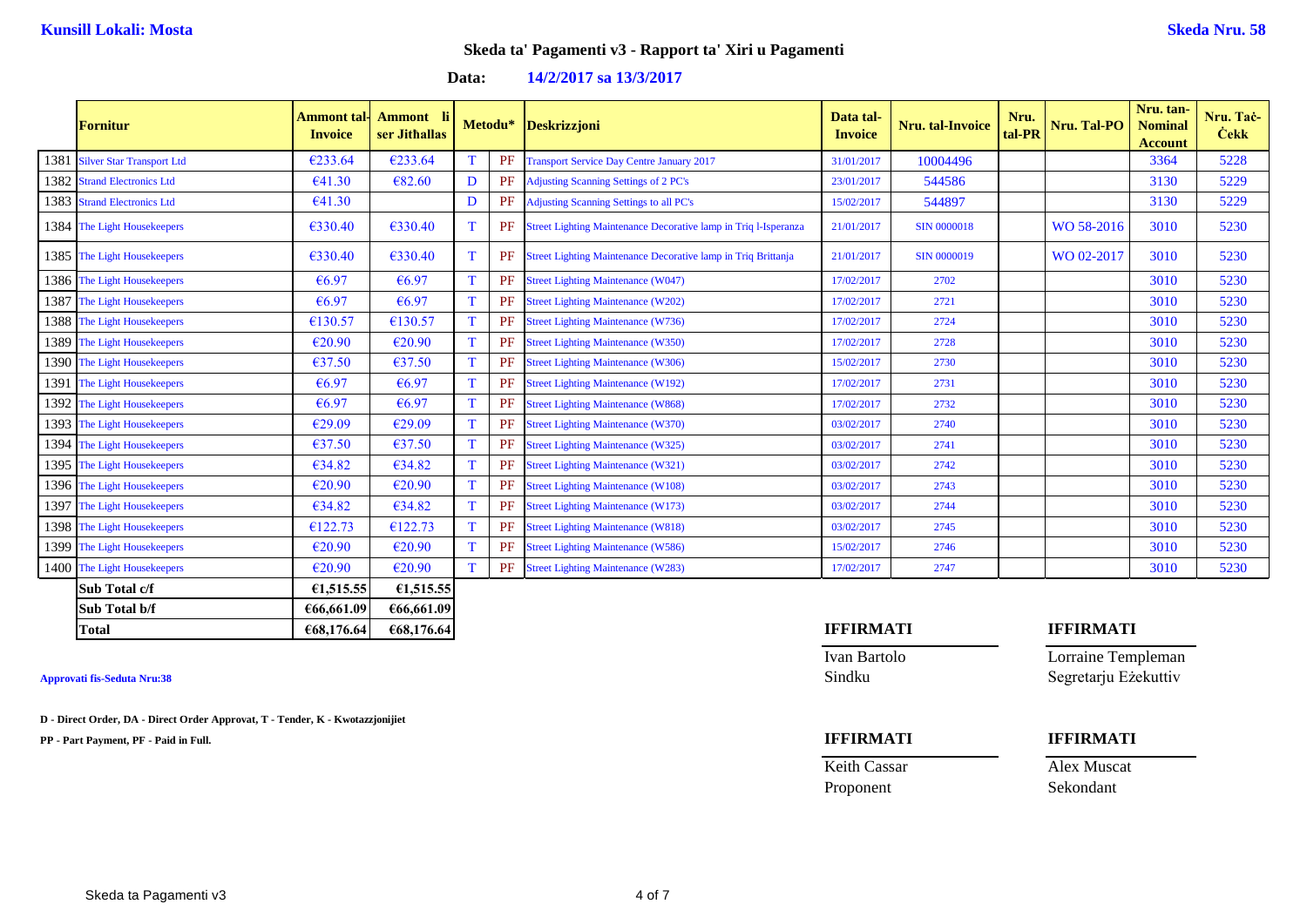**Data: 14/2/2017 sa 13/3/2017**

| <b>Fornitur</b>             | <b>Ammont tal-</b><br><b>Invoice</b> | Ammont li<br>ser Jithallas |             |           | Metodu* Deskrizzjoni                            | Data tal-<br><b>Invoice</b> | Nru. tal-Invoice | Nru.<br>tal-PR | Nru. Tal-PO | Nru. tan-<br><b>Nominal</b><br><b>Account</b> | Nru. Tač-<br><b>Cekk</b> |
|-----------------------------|--------------------------------------|----------------------------|-------------|-----------|-------------------------------------------------|-----------------------------|------------------|----------------|-------------|-----------------------------------------------|--------------------------|
| 1401 The Light Housekeepers | €122.73                              | €122.73                    | T           | PF        | <b>Street Lighting Shifting (W339)</b>          | 15/02/2017                  | 2748             |                |             | 3010                                          | 5230                     |
| 1402 The Light Housekeepers | €41.76                               | €41.76                     | T           | PF        | <b>Street Lighting Temporary Removal (W338)</b> | 15/02/2017                  | 2749             |                |             | 3010                                          | 5230                     |
| 1403 The Light Housekeepers | €34.82                               | €34.82                     | T           | PF        | <b>Street Lighting Maintenance (W648)</b>       | 15/02/2017                  | 2750             |                |             | 3010                                          | 5230                     |
| 1404 The Light Housekeepers | €34.82                               | €34.82                     | $\mathbf T$ | PF        | <b>Street Lighting Maintenance (W340)</b>       | 15/02/2017                  | 2751             |                |             | 3010                                          | 5230                     |
| 1405 The Light Housekeepers | €37.50                               | $\epsilon$ 37.50           | T           | PF        | <b>Street Lighting Maintenance (W856)</b>       | 15/02/2017                  | 2752             |                |             | 3010                                          | 5230                     |
| 1406 The Light Housekeepers | €34.82                               | €34.82                     | $\mathbf T$ | PF        | <b>Street Lighting Maintenance (W855)</b>       | 15/02/2017                  | 2753             |                |             | 3010                                          | 5230                     |
| 1407 The Light Housekeepers | €6.97                                | €6.97                      | T           | PF        | <b>Street Lighting Maintenance (W138)</b>       | 17/02/2017                  | 2754             |                |             | 3010                                          | 5230                     |
| 1408 The Light Housekeepers | €119.70                              | €119.70                    | T           | <b>PF</b> | <b>Street Lighting Maintenance (W287)</b>       | 15/02/2017                  | 2755             |                |             | 3010                                          | 5230                     |
| 1409 The Light Housekeepers | €37.50                               | $\epsilon$ 37.50           | T           | PF        | <b>Street Lighting Maintenance (W135)</b>       | 15/02/2017                  | 2756             |                |             | 3010                                          | 5230                     |
| 1410 The Light Housekeepers | €5.92                                | €5.92                      | T           | PF        | <b>Street Lighting Maintenance (W748)</b>       | 16/02/2017                  | 2757             |                |             | 3010                                          | 5230                     |
| 1411 The Light Housekeepers | €47.08                               | €47.08                     | T           | PF        | <b>Street Lighting Maintenance (W265)</b>       | 16/02/2017                  | 2758             |                |             | 3010                                          | 5230                     |
| 1412 The Light Housekeepers | €51.52                               | €51.52                     | T           | PF        | <b>Street Lighting Maintenance (W278)</b>       | 16/02/2017                  | 2759             |                |             | 3010                                          | 5230                     |
| 1413 The Light Housekeepers | €6.97                                | €6.97                      | T           | PF        | <b>Street Lighting Maintenance (W108)</b>       | 16/02/2017                  | 2760             |                |             | 3010                                          | 5230                     |
| 1414 The Light Housekeepers | €34.82                               | €34.82                     | T           | PF        | <b>Street Lighting Maintenance (W106)</b>       | 16/02/2017                  | 2761             |                |             | 3010                                          | 5230                     |
| 1415 The Light Housekeepers | €6.97                                | €6.97                      | T           | PF        | <b>Street Lighting Maintenance (W613)</b>       | 17/02/2017                  | 2762             |                |             | 3010                                          | 5230                     |
| 1416 The Light Housekeepers | €223.42                              | €223.42                    | T           | PF        | <b>Street Lighting Maintenance (New Lamp)</b>   | 16/02/2017                  | 2763             |                |             | 3010                                          | 5230                     |
| 1417 The Light Housekeepers | €31.49                               | $\epsilon$ 31.49           | T           | PF        | <b>Street Lighting Maintenance (W405)</b>       | 16/02/2017                  | 2764             |                |             | 3010                                          | 5230                     |
| 1418 The Light Housekeepers | €34.82                               | €34.82                     | T           | PF        | <b>Street Lighting Maintenance (W096)</b>       | 16/02/2017                  | 2765             |                |             | 3010                                          | 5230                     |
| 1419 The Light Housekeepers | €37.50                               | €37.50                     | T           | PF        | <b>Street Lighting Maintenance (W579)</b>       | 16/02/2017                  | 2767             |                |             | 3010                                          | 5230                     |
| 1420 The Light Housekeepers | €34.82                               | €34.82                     | T           |           | <b>PF</b> Street Lighting Maintenance (W516)    | 16/02/2017                  | 2768             |                |             | 3010                                          | 5230                     |
| Sub Total c/f               | €985.95                              | €985.95                    |             |           |                                                 |                             |                  |                |             |                                               |                          |
| Sub Total b/f               | €68,176.64                           | €68,176.64                 |             |           |                                                 |                             |                  |                |             |                                               |                          |

**D - Direct Order, DA - Direct Order Approvat, T - Tender, K - Kwotazzjonijiet**

**PP - Part Payment, PF - Paid in Full. IFFIRMATI IFFIRMATI**

### **Total €69,162.59 €69,162.59 IFFIRMATI IFFIRMATI**

Ivan Bartolo Lorraine Templeman **Approvati fis-Seduta Nru:38** Sindku Segretarju Eżekuttiv

Proponent Sekondant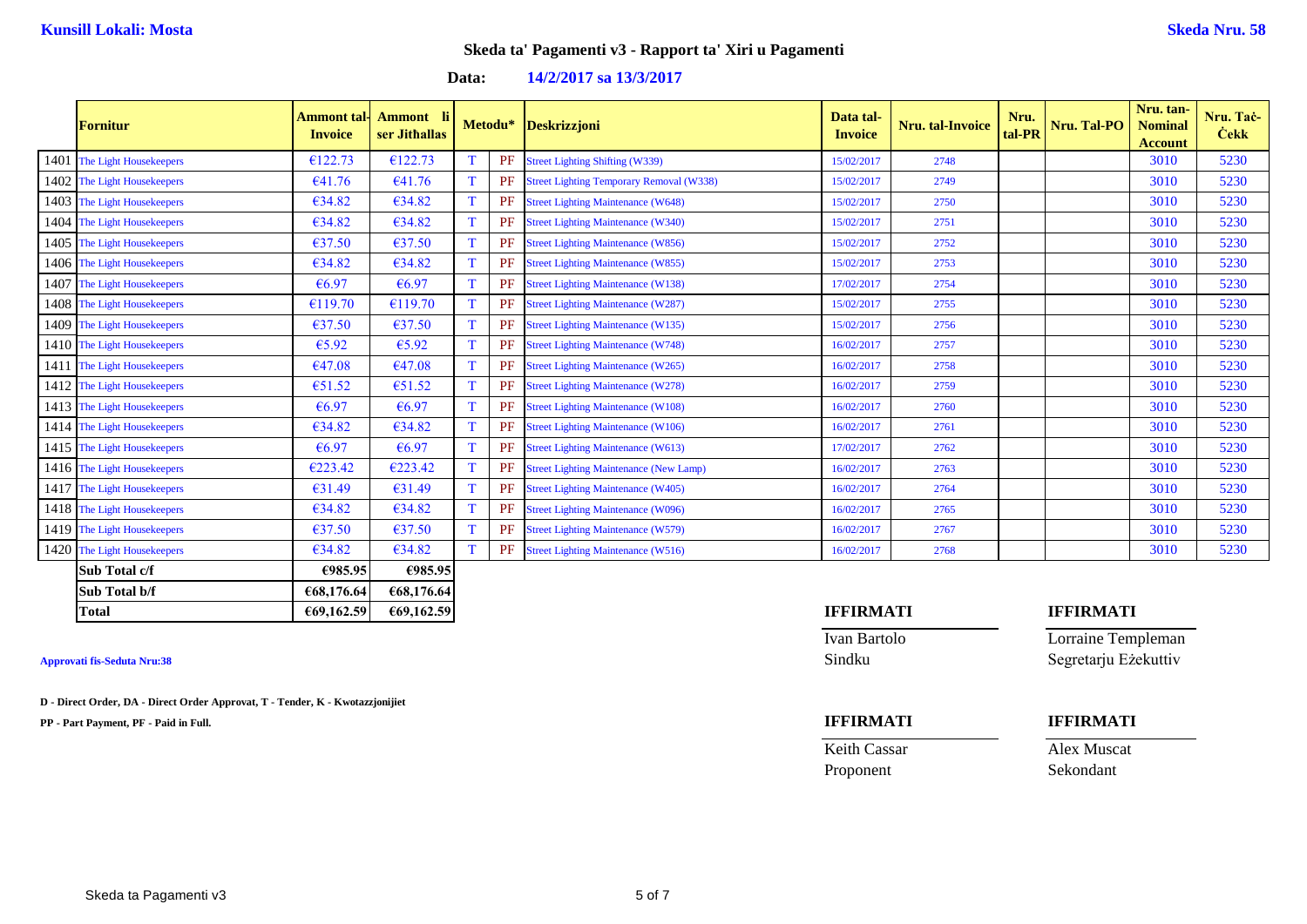**Data: 14/2/2017 sa 13/3/2017**

| <b>Fornitur</b>             | Ammont tal·l<br><b>Invoice</b> | Ammont li<br>ser Jithallas |              | Metodu* | <b>Deskrizzjoni</b>                          | Data tal-<br><b>Invoice</b> | Nru. tal-Invoice | Nru.<br>tal-PR | Nru. Tal-PO | Nru. tan-<br><b>Nominal</b><br><b>Account</b> | Nru. Tač-<br><b>Čekk</b> |
|-----------------------------|--------------------------------|----------------------------|--------------|---------|----------------------------------------------|-----------------------------|------------------|----------------|-------------|-----------------------------------------------|--------------------------|
| 1421 The Light Housekeepers | €19.23                         | €19.23                     |              | PF      | <b>Street Lighting Maintenance (W157)</b>    | 16/02/2017                  | 2769             |                |             | 3010                                          | 5230                     |
| 1422 The Light Housekeepers | €37.50                         | €37.50                     | <b>T</b>     | PF      | <b>Street Lighting Maintenance (W761)</b>    | 16/02/2017                  | 2770             |                |             | 3010                                          | 5230                     |
| 1423 The Light Housekeepers | €130.57                        | €130.57                    | T.           | PF      | <b>Street Lighting Maintenance (W681)</b>    | 16/02/2017                  | 2771             |                |             | 3010                                          | 5230                     |
| 1424 The Light Housekeepers | €119.70                        | €119.70                    | T.           | PF      | <b>Street Lighting Maintenance (W808)</b>    | 16/02/2017                  | 2772             |                |             | 3010                                          | 5230                     |
| 1425 The Light Housekeepers | €34.82                         | €34.82                     | T.           | PF      | <b>Street Lighting Maintenance (W223)</b>    | 17/02/2017                  | 2773             |                |             | 3010                                          | 5230                     |
| 1426 The Light Housekeepers | €35.53                         | €35.53                     | T.           | PF      | <b>Street Lighting Maintenance (W748)</b>    | 17/02/2017                  | 2774             |                |             | 3010                                          | 5230                     |
| 1427 The Light Housekeepers | €34.82                         | €34.82                     | T.           | PF      | <b>Street Lighting Maintenance (W584)</b>    | 17/02/2017                  | 2776             |                |             | 3010                                          | 5230                     |
| 1428 The Light Housekeepers | €119.70                        | €119.70                    | T.           | PF      | <b>Street Lighting Maintenance (W288)</b>    | 17/02/2017                  | 2777             |                |             | 3010                                          | 5230                     |
| 1429 The Light Housekeepers | €21.61                         | €21.61                     | T.           | PF      | <b>Street Lighting Maintenance (W731)</b>    | 17/02/2017                  | 2778             |                |             | 3010                                          | 5230                     |
| 1430 The Light Housekeepers | €37.59                         | €37.59                     | <sup>T</sup> | PF      | <b>Street Lighting Maintenance (T001)</b>    | 17/02/2017                  | 2781             |                |             | 3010                                          | 5230                     |
| 1431 The Light Housekeepers | €19.23                         | €19.23                     | T.           | PF      | <b>Street Lighting Maintenance (W808)</b>    | 17/02/2017                  | 2782             |                |             | 3010                                          | 5230                     |
| 1432 The Light Housekeepers | €34.82                         | €34.82                     | T.           | PF      | <b>Street Lighting Maintenance (W743)</b>    | 24/1/2017                   | 2783             |                |             | 3010                                          | 5230                     |
| 1433 The Light Housekeepers | €34.82                         | €34.82                     | <sup>T</sup> | PF      | <b>Street Lighting Maintenance (W079)</b>    | 24/1/2017                   | 2784             |                |             | 3010                                          | 5230                     |
| 1434 The Light Housekeepers | €37.59                         | €37.59                     | T            | PF      | <b>Street Lighting Maintenance (W723)</b>    | 17/02/2017                  | 2785             |                |             | 3010                                          | 5230                     |
| 1435 The Light Housekeepers | €34.82                         | €34.82                     | T.           | PF      | <b>Street Lighting Maintenance (W372)</b>    | 24/1/2017                   | 2786             |                |             | 3010                                          | 5230                     |
| 1436 The Light Housekeepers | €37.50                         | $\epsilon$ 37.50           | T.           | PF      | <b>Street Lighting Maintenance (W654)</b>    | 17/02/2017                  | 2787             |                |             | 3010                                          | 5230                     |
| 1437 The Light Housekeepers | €35.53                         | €35.53                     | T.           |         | <b>PF</b> Street Lighting Maintenance (W761) | 17/02/2017                  | 2788             |                |             | 3010                                          | 5230                     |
| $\mathbf{C_{ub}}$ Total of  | 0.02520                        | 0.02520                    |              |         |                                              |                             |                  |                |             |                                               |                          |

| Sub Total c/f | €825.381   | €825.38    |  |                  |  |           |
|---------------|------------|------------|--|------------------|--|-----------|
| Sub Total b/f | €69,162.59 | €69,162.59 |  |                  |  |           |
| Total         | €69,987,97 | €69,987.97 |  | <b>IFFIRMATI</b> |  | IFFIRMATI |
|               |            |            |  |                  |  |           |

**D - Direct Order, DA - Direct Order Approvat, T - Tender, K - Kwotazzjonijiet**

**PP - Part Payment, PF - Paid in Full. IFFIRMATI IFFIRMATI**

Ivan Bartolo Lorraine Templeman

**Approvati fis-Seduta Nru:38** Sindku Segretarju Eżekuttiv

Keith Cassar **Alex Muscat** Proponent Sekondant